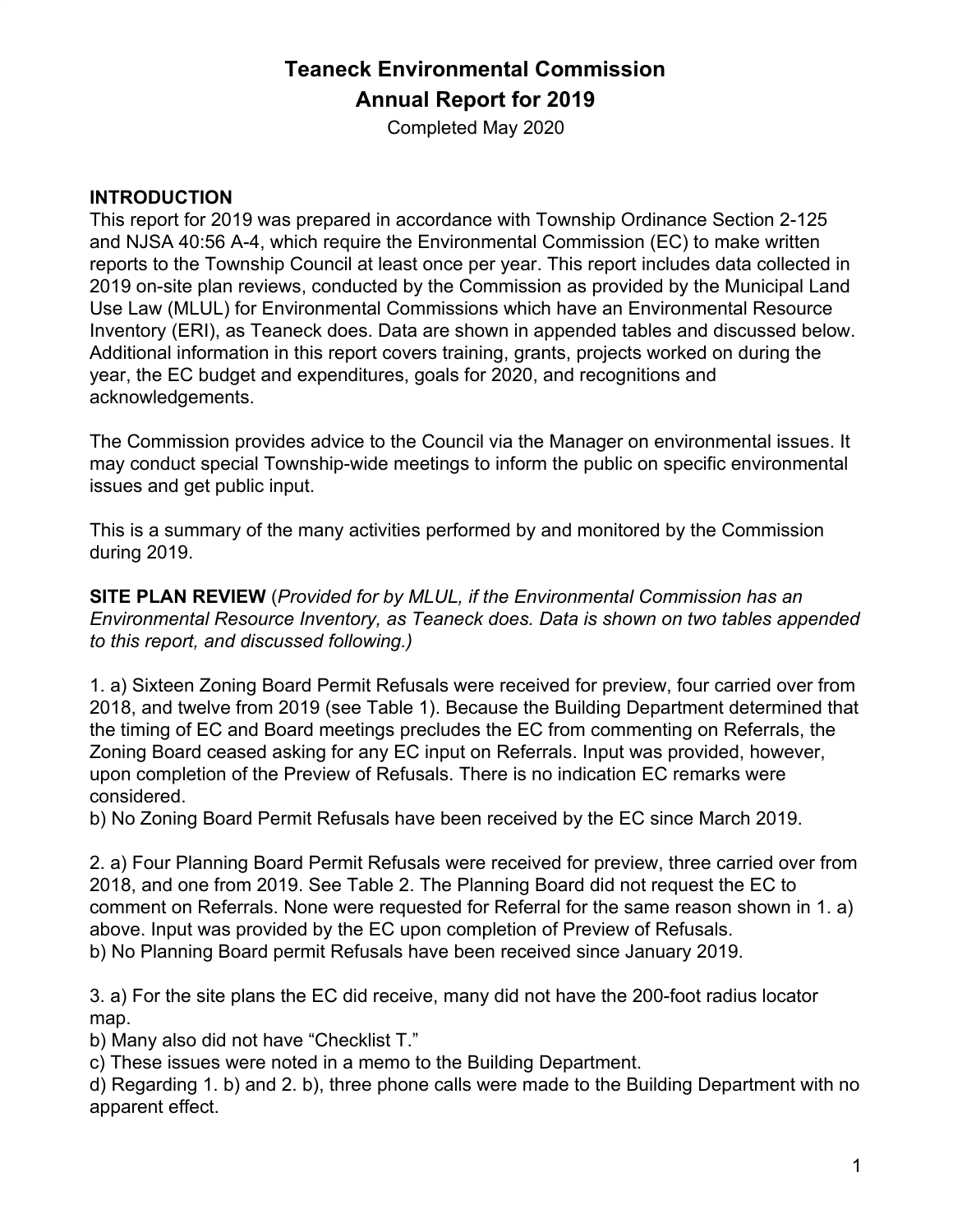e) The exclusion of the EC from the Referral process also excludes the EC from seeing the Township Engineer's review, which from past experience captures many environmental concerns.

4. No NJDEP notices of permit application / modification were received in 2019.

[see list of site plans in Appendix]

#### **COMMISSIONER TRAINING**

One Commissioner attended the "ANJEC commissioner training conference" in March.

## **COMMISSIONER LIAISONS**

1. The commissioner assigned to the Shade Tree Advisory Board participated in every meeting and"Arbor Day."

2. The commissioner assigned to the Municipal Open Space Trust Fund (MOST) committee participated in many of the meetings and the "Tour of Teaneck" conducted to support the update of the OSRP. An alternate representative from the EC also attended meetings. In the past, the EC prepared the Open Space Plan as per its purview under the MLUL, which was separate from the Recreation Plan. The Township decided to change procedure by combining the two under the aegis of the MOST committee. A great proportion of MOST funds have been spent on recreation, and very little on historic preservation and open space acquisition / preservation.

3. The commissioner who also co-chairs the Hackensack River Greenway Advisory Board reported that, with support from Friends of the Greenway, they were able to have cleanups, lectures, and guided walks along the greenway. They continued to maintain and expand the native gardens at the Mary S. Topolsky Garden and Trail (640 River Road). They have been working to install a rain barrel at the site and have submitted plans (attached) to the township engineer for a rain collection shed. They have met with the leadership of the New Bridge Landing Historic Commission to discuss joint plans for improvement at Brett Park to remove invasives and reduce flooding. They have been working on including the Greenway on the shoreline of the Teaneck Historical Burial Ground and are pursuing ways of determining the actual sites of the graves.

## **GRANTS**

No grants were sought by the EC this year.

# **STATUS OF 2019 GOALS**

## **1. Bicycle and Pedestrian Master Plan**

• A version of the Complete Streets Ordinance was passed by Council in May 2017. It differs from the draft plan submitted by Rhodes, Kissileff and Chin in 2015 in that no set percentage of the total expenses is bound to be allocated towards Complete Streets specifications. • Advocating for implementation of other plan goals (signage, street improvements): The EC suggested adding a bike rack near the entrance of the Votee Sportsplex.

## **2. Assist Hackensack River Greenway Advisory Board**

• Maintenance along the trail at FDU with vistas across from the benches: FDU has been clearing the vistas as part of an effort to eliminate invasive species, while the Greenway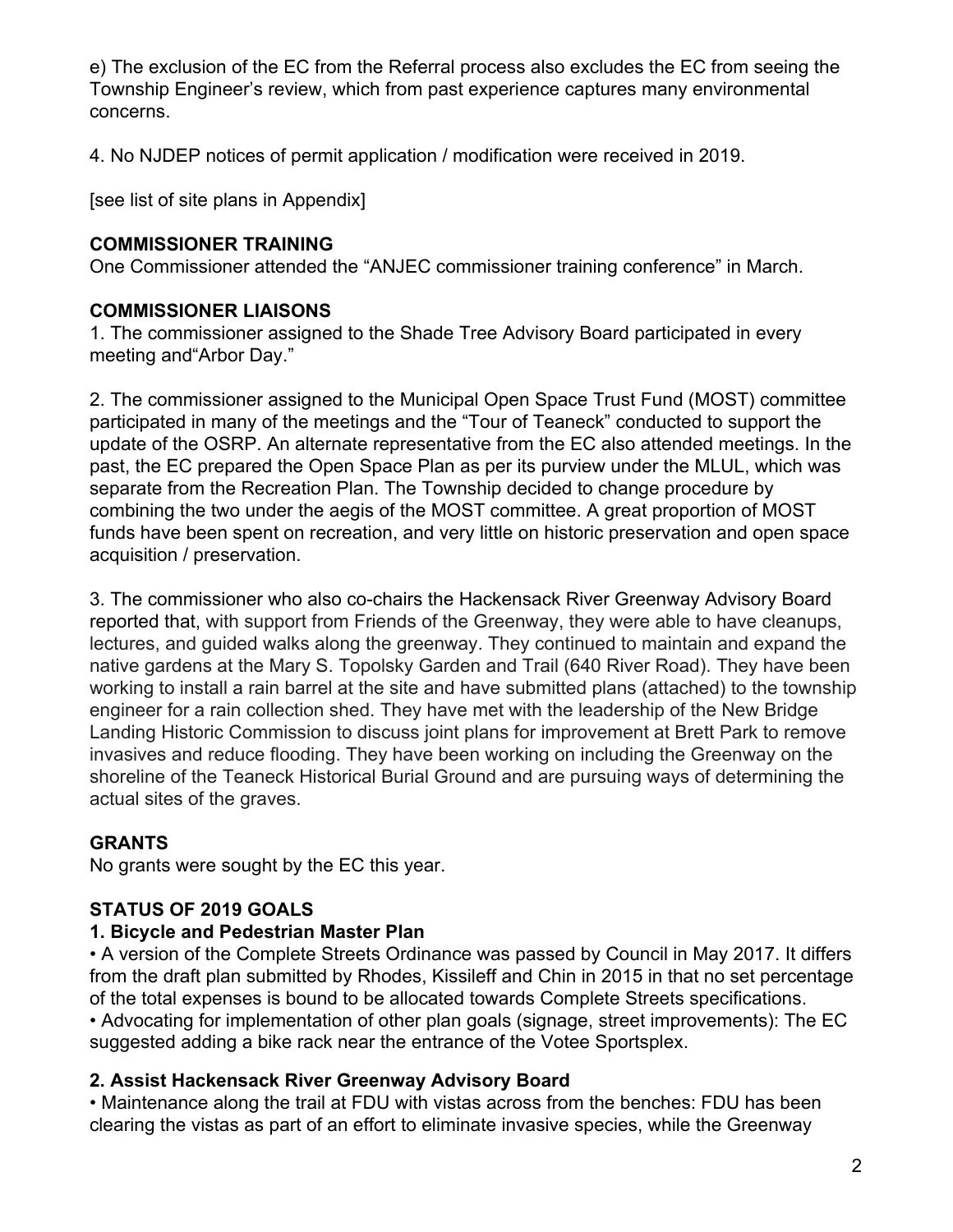would like the vistas expanded.

• Improving the trail at Riverside Drive: it would be ideal to upgrade the trail to be ADA compliant, which would benefit the nearby senior center greatly. Unfortunately, frequent vandalism on that part of the Greenway must be addressed before money and effort are allocated.

#### **3. Sustainability**

• Polystyrene recycling: in March, the DPW and Township Manager followed through on the EC suggestion to provide residents with a collection bin at the DPW facility. When filled with packing Styrofoam, the bin gets trucked to Foam Pack Industries in Springfield, NJ. In September the EC suggested to DPW Manager that Teaneck could bring plastic bags and film to Englewood for recycling. Englewood would compress the bags into bales and then sell them to Trex. Englewood would keep the 4 cents a pound to be able to continue running the collection program. The DPW manager has not responded to this proposal.

• A plastic bag fee ordinance was sent to Council in September 2015. The ordinance was passed in June 2017, to be implemented a year later, but was not enforced. Township leaders said they were awaiting State-level action. The EC is still looking into the possibility of handing out reusable bags to residents.

• "NJ State Water Plan" by NJDEP was reviewed by the EC, which noted certain recommendations to townships given that the water supply is projected to be lower in the future, while demand is expected to grow. The EC requested that the governing Township body double-check the EC's observations. There has been no response to this request.

• Trash Collection Proposal: In November 2016, the Environmental Commission provided the Council with a proposal to reduce the waste and traffic of multiple carriers serving the same streets. The EC proposed a bidding process for each of Teaneck's eight collection zones, and submitted a "pay as you throw" (PAYT) proposal to the Council. Since then, two Council trash subcommittees were formed and dissolved. This year, the EC commissioned a graduate student research project, to take place in the Spring, to obtain Teaneck residents' trash pickup views and to research potential pollution and money saving alternatives. This project is open-ended; the EC will not advise the graduate student group regarding past work or possible alternatives. The students will be advised that some residents find the passing of multiple trucks may cause vehicle and noise pollution, but will otherwise be left to explore alternatives.

• Leave the Leaves initiative / Lawn Maintenance Restrictions: two options to limit usage of leaf blowers were submitted to Council, in the hopes of reducing noise and particulate pollution. One is an amendment to the Township's existing noise ordinance; the other is modeled on Montclair's successful ordinance. Both would ban leaf-blowers during the summer months, and have fewer restrictions for homeowners than for contractors. In addition, a leaflet (similar to one issued by Englewood) was provided to the Township Manager to promote using leaves as mulch.

• The Teanecknj.gov website offers residents the option to sign up to receive EC newsletters, there were 192 subscribers in November. However, the first Newsletter, called "Fall leaves," did not get sent out.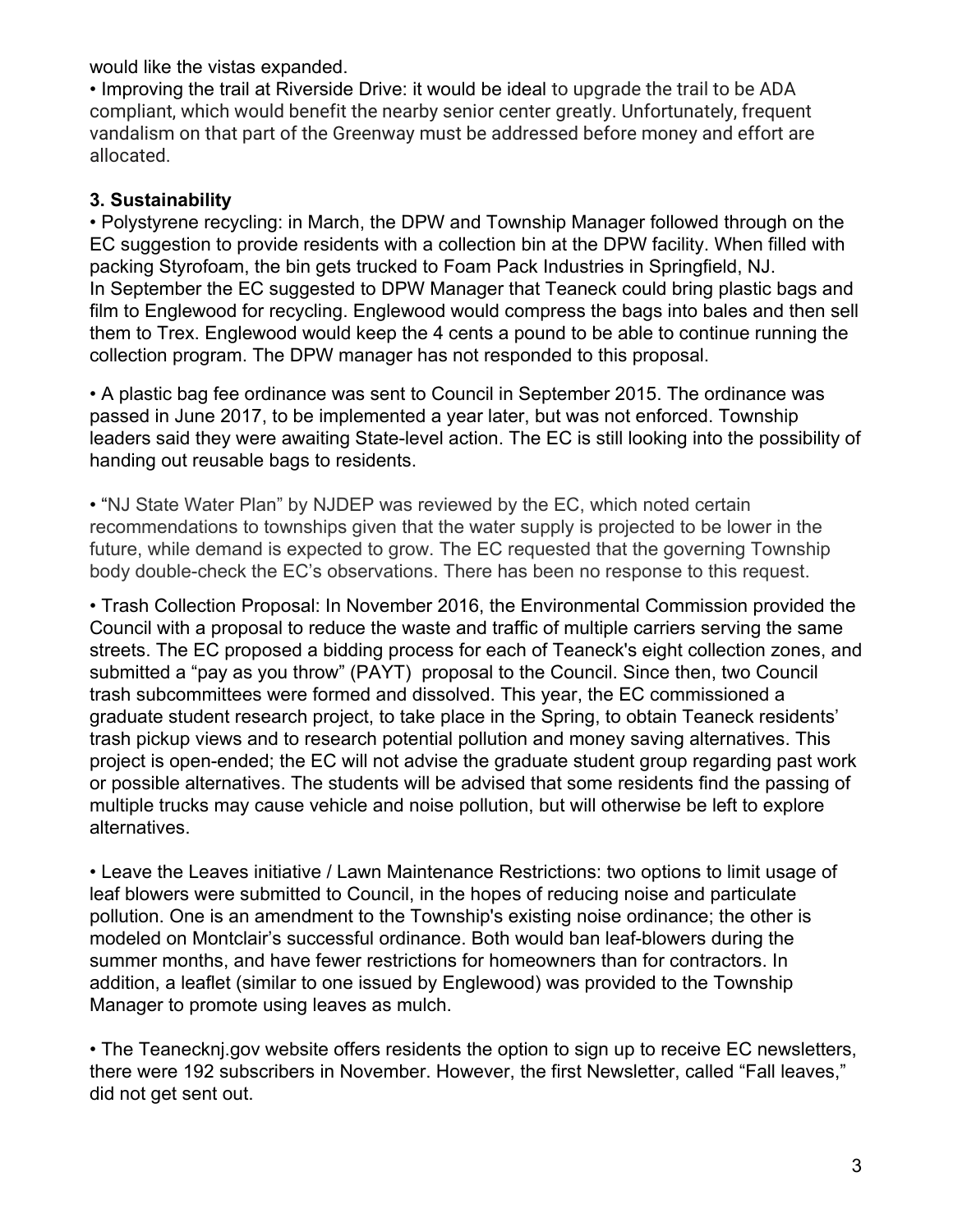• "Teaneck Times," the Township recycling calendar which gets sent out yearly to every household, has been including a list of recommendations supplied by the EC for the last two years. It can be found on page 7, under the title "Keep Teaneck Green."

• The EC reviewed the "Draft 2019 NJ Energy Master Plan," which projects 100% clean energy by 2050.

• Renewable Energy Teaneck: an initiative led by resident Paula Rogovin (and backed by NJ Food and Water Watch) would convert Teaneck's energy consumption to fully renewable energy sources, as many New Jersey Towns already have. Ideally, Teaneck would work with neighboring towns to negotiate a low rate for electricity. The EC is interested in seeing progress in this initiative.

• Amanda Nesheiwat, the Environmental Director and Recycling Coordinator for the Town of Secaucus, presented her work at the September EC meeting. Following her impressive presentation, the EC asked Ms. Nesheiwat to draft a list of proposed services that would help our Township save energy, implement environmental measures, and save money.

#### **4. Recycling**

Last year the EC ceased reporting on Township recycling numbers, which can be obtained from the DPW. The EC will continue to support recycling, but a more effective way to cut down on landfills is by reducing waste and reusing existing materials.

## **5. Public events**

• The Teaneck EC had a table at the Overpeck EarthFest event, organized by the Hackensack Riverkeepers in May.

• Participated in Township's "Arbor Day."

## **6. Stormwater Management**

- Advocate and educate to reduce stormwater runoff no action.
- Update Building Code no action as it is not in EC purview.
- Work with Zoning Board and Planning Board, continuing through EC site plan review.

## **7. Trees and Parkland**

• Tree Protection Ordinance for private trees – An ordinance, based on the Tenafly Private Tree Ordinance, was sent to the Shade Tree Advisory Board (STAB) and the EC Council Liaisons, first in August '17, then in August '18. There has been no response.

 As reported by Kevin Arahill of DPW, in 2019, 276 trees were removed and 228 trees were planted. He also reports for 2019, only one street tree removal application was received from a resident; other residents have removed street trees without submitting the applications required by Township code. The Township does not track tree removals on private property. The EC and the STAB will continue to encourage private tree preservation and new planting for reasons including alleviating climate change effects. This is also encouraged by the Township's "Community Forestry Management Plan," despite the Township governing body's reluctance to impose on the residents.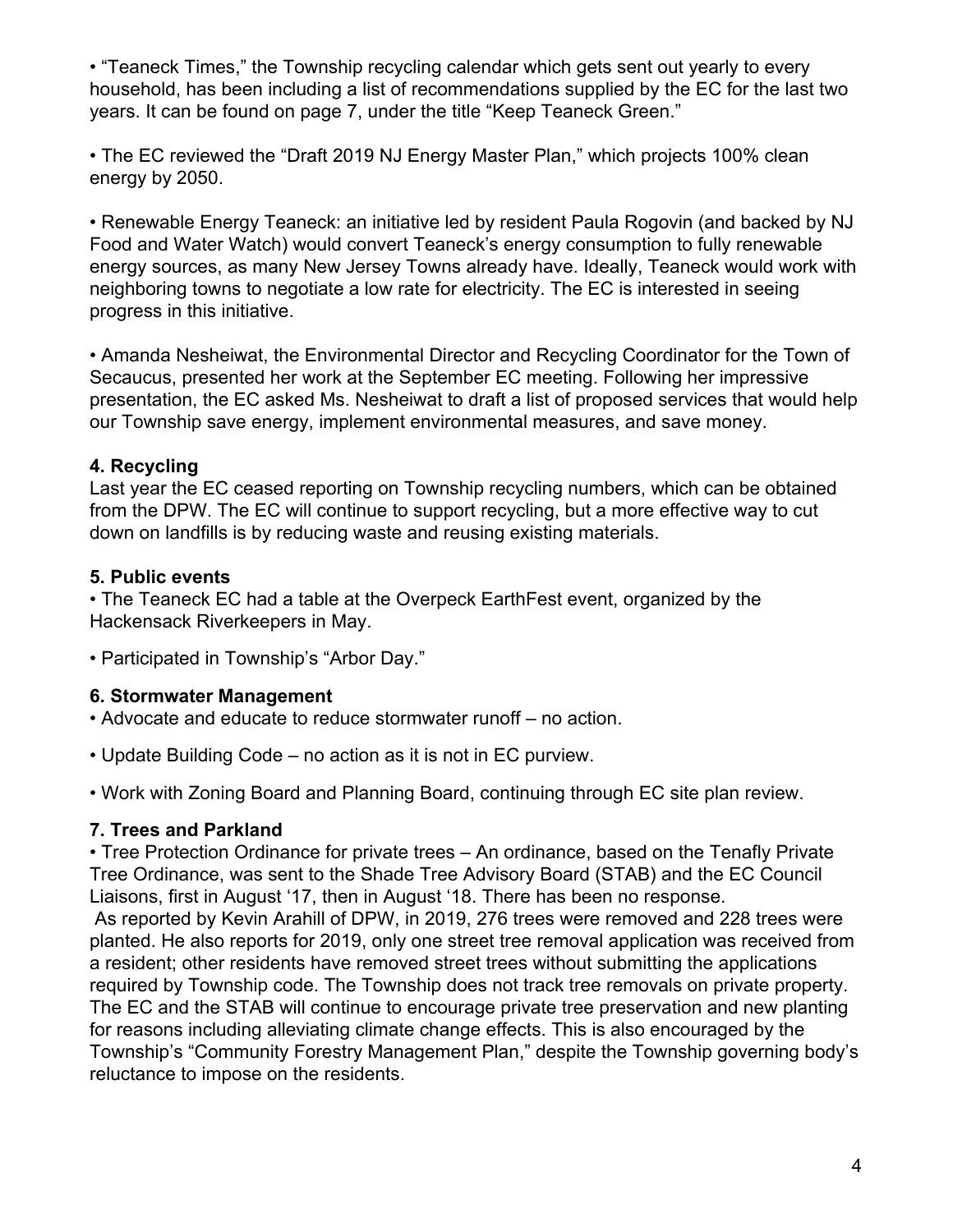The following info was received from Kevin Arahill, Director of Public Works about Township trees (this does not include street trees removed by residents, or park trees removed by DPW):

2019: 276 trees planted, 228 removed 2018: 0 trees planted, 205 removed (no budget) 2017: 0 trees planted, 202 removed 2016: Unknown number of trees planted, 273 removed 2015: 10 trees planted, 172 removed 2014: 0 trees planted, 231 removed

• Advocate for pedestrian access to Overpeck County Park from Teaneck – no action.

• "10 Minute Walk" initiative – This program of "The Trust for Public Land," was brought to the attention of the Township Governing Body and the "Playground, Parks, Recreation Advisory Board," and was adopted by the Township in 2018. It has been included in the OSRP.

**GOALS FOR 2020** (Due to Covid19, some of the goals might be impacted.)

## **1. Bicycle and Pedestrian Master Plan**

• Explore creation of steering committee on Complete Streets and the Master Plan.

# **2. Sustainability**

• Advocate for Sustainability through proposed legislation and restart of the Advisory Board on Sustainability.

• Given the lack of enforcement of the plastic bag ordinance, promote a (BYOB) Bring Your Own Bag campaign. Encourage retailers to provide reusable bags.

• Urge the Council to consider transitioning to a Township-wide garbage collection, or to implement the competitive "Waste Collection Small Business Opportunity Plan" presented by the EC, which proposes eight (or more) collection zones with trash collectors to bid on contracts for each zone. Each street would be served by one collector, and residents would pay by the number of bags or bins per collection. Waste is a problem world wide, and incentives are needed to reduce it.

• Partner with the business community to increase recycling and reduce plastic bag and Styrofoam use.

• Urge the Township to begin a recycling program for cans and bottles in all parks (especially Votee) and sports fields.

• Work with public and private schools towards Sustainable Jersey goals.

• Look at ways for Teaneck to shape New Jersey's Clean Energy Future:

1. Perhaps by working with Paula Rogovin on her initiative "Renewable Energy Teaneck."

2. By approaching Township Manager about getting Amanda Nesheiwat on board as a Sustainability Consultant.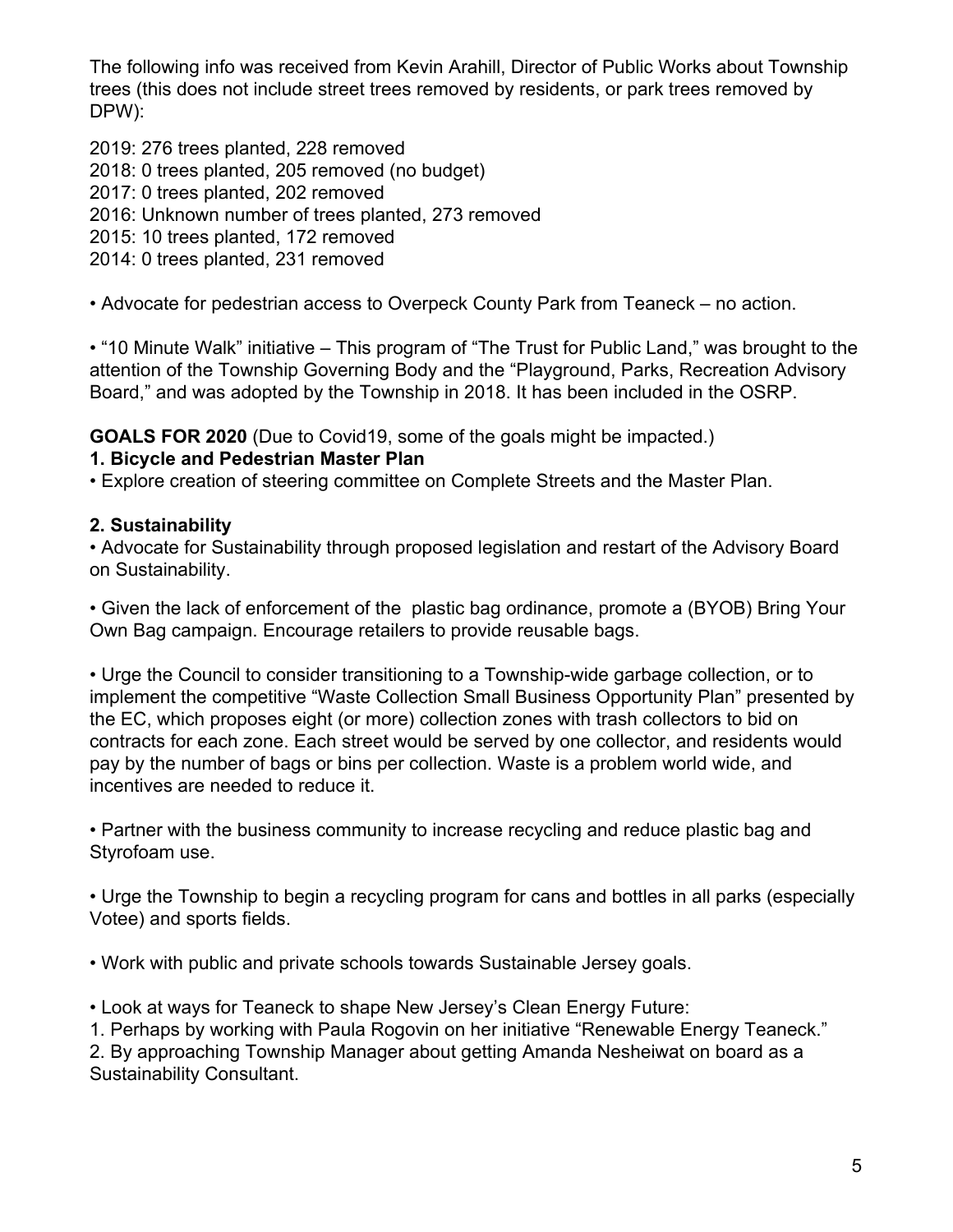• While many of the Township building codes comply with Sustainable NJ recommendations, explore the potential for instituting additional green building codes. Advocate for Green Infrastructure (Sustainable Jersey.)

• Keep exploring opportunities for recycling, such as textile, and plastic bags and film, and making sure that the Styrofoam recycling remains in place. Work with the DPW recycling depot to add clear signage and improve conditions for residents and workers.

• "Teaneck Times" – information guide and calendar: attempt to include information on landscape watering, resident requirement to obtain permit for street tree removal, encourage tree planting / maintenance on residents' property, as examples.

• Seek information on the Open Space and Recreation Plan (OSRP).

• Encourage the governing body to increase open space.

#### **3. Site Plans**

• Get site plan review on track with Planning Board and Zoning Board (and Building Department).

#### **4. Stormwater Management**

• Advocate and Educate to reduce stormwater runoff.

- Suggest known remedies for variances.
- Work with the Zoning Board and Planning Board.

## **5. Trees and Parkland**

• Coordinate with DPW for an unused piece of public land to be turned into a pollinator field, instead of a mowed lawn. Start with one area, such as Windsor Park, as a pilot program.

• Since an ordinance will not be adopted regarding protecting private trees, the EC will turn to educating residents on the benefits of trees, as a tool to fight climate change.

• Advocate for pedestrian access to Overpeck County Park from Teaneck.

• Participate in Arbor Day Celebration.

## **6. Open Space Preservation**

• Advocate for a greater percentage of MOST funds to be used to preserve open space. The ANJEC's Environmental Commissioners' Handbook lists these ways in which open space contributes to quality of life:

- recreation (active or passive);
- water storage and flood retention;
- groundwater recharge;
- wildlife habitat;
- carbon sequestration;
- aesthetic and scenic values;
- farmland preservation;
- air and water purification;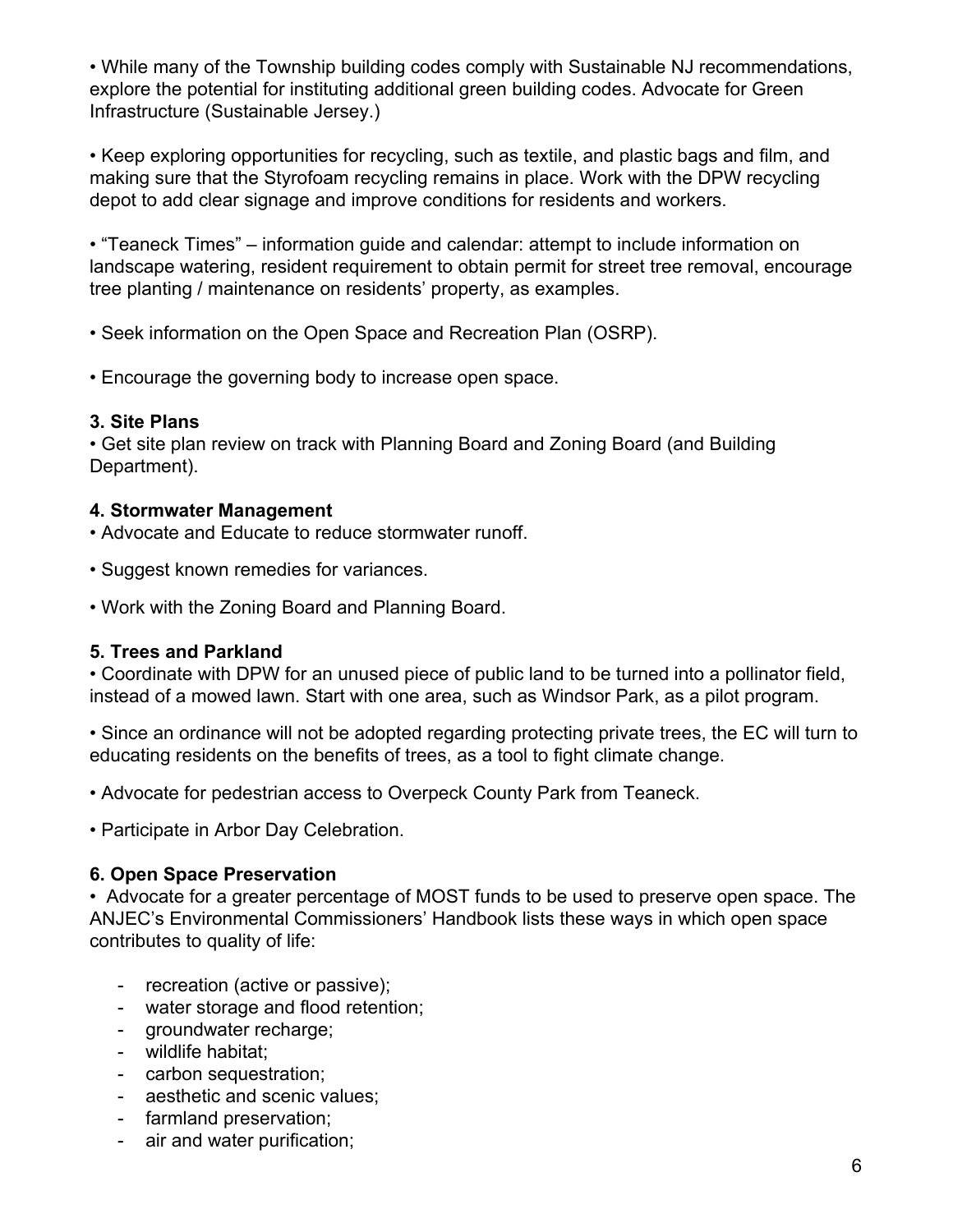- vegetation and species preservation; and
- microclimate control.

ANJEC reminds us that while development can generate revenue, it can also lead to costs exceeding that revenue.

• Encourage developers, builders, and residents to build smarter using porous paving, rainwater harvesting, and rain gardens.

#### **7. Outreach and Community Education**

• 'Keep Teaneck Green' public campaign–write articles to be submitted to local news outlets. Obtain numbers demonstrating the high cost of leaf removal, and promote the initiative of a "Leave the Leaves" campaign with a leaflet.

• Expand outreach activities to Teaneck residents on Teanecknj.gov website, via EC newsletter, and on social media.

• Work with other community and civic groups to increase awareness on all environmental issues.

• Participate in public activities such as the Hackensack Riverkeepers' EarthFest, Arbor Day, National Night Out, etc.

#### **BUDGET FOR 2019 (idem for 2020)**

|                                           | suggested by engineering dept.:                                                         | spent by EC:                                 |
|-------------------------------------------|-----------------------------------------------------------------------------------------|----------------------------------------------|
| - ANJEC dues and training<br>- ERI update | \$750<br>\$10,000                                                                       | \$350<br>\$0 (EC will wait<br>another 2 yrs) |
| Total:                                    | \$10,750                                                                                | \$350                                        |
| <b>PERSONNEL</b> (end of term)            |                                                                                         |                                              |
| <b>Bettina Hempel-Gilbert</b>             | <b>Chair and Secretary</b>                                                              | (June 30, 2020)                              |
| <b>Philip Rhodes</b>                      | Vice Chair, MOST representative                                                         | (June 30, 2021)                              |
| Don Daume                                 | Site plan reviewer, drafts minutes, STAB,<br>Preserve Rt 4 Greenbelt, alt. rep. to MOST | (June 30, 2021)                              |
| Karen Orgen                               | Representative to Planning Board                                                        | (June 30, 2021)                              |
| <b>Roslyn Turner</b>                      |                                                                                         | (June 30, 2020)                              |
| Aryeh Meir                                |                                                                                         | (June 30, 2022)                              |
| Peter Goldman                             | Hackensack River Greenway Co-Chair                                                      | (June 30, 2022)                              |
| Paul Hutt (1st semester)                  |                                                                                         | (June 30, 2019)                              |
| David Zatz (2nd semester) 1st alternate   |                                                                                         |                                              |
|                                           |                                                                                         |                                              |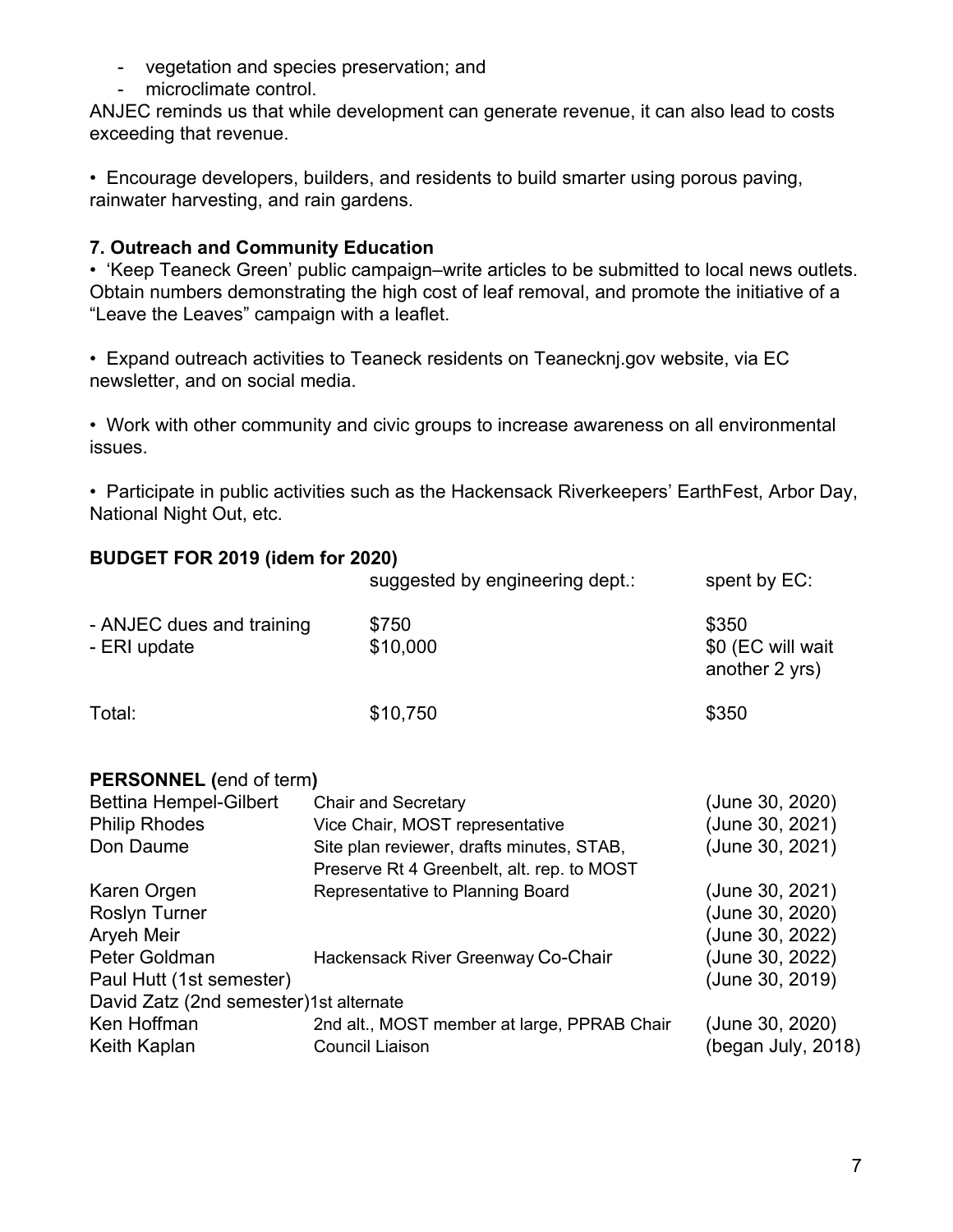#### **ACKNOWLEDGMENTS**

The EC acknowledges with gratitude the help of Dean Kazinci, Township Manager, and Maureen Ince, Secretary of the Engineering Department, for keeping track of our files and preparing packets for each meeting. The EC also thanks Township Engineer, Farah Gilani, for sharing her time and expertise, as well as Kevin Arahill, DPW Manager. The EC also thanks Keith Kaplan for serving as Environmental Commission liaison to the Township Council, and all members of the Council for their support of the Teaneck environment.

#### **APPENDIX**

| Zoning Board #<br>(2018) | <b>Address</b>       | <b>Block</b> | Lot            | <b>Description</b>                         | <b>Coding per EC</b><br><b>Checklist</b> | <b>Full EC "Official"</b><br><b>Review</b> |
|--------------------------|----------------------|--------------|----------------|--------------------------------------------|------------------------------------------|--------------------------------------------|
| 43                       | 296 Home Street      | 4303         | 5              | 2 story rear addition                      | A2a, B4,5,6                              |                                            |
| 44                       | 1301 Sussex Road     | 2110         | 18             | Already installed<br>$blacktop + sidewalk$ | <b>B5,6</b>                              |                                            |
| 46                       | 569 Standish Road    | 901          | 34             | 2 story rear addition,<br>porch, patio     | A7,B1                                    |                                            |
| 47                       | 265 Johnson Ave      | 2404         | 9              | New driveway, add<br>side fence + trees    | A7, B1                                   |                                            |
| Zoning Board #<br>(2019) |                      |              |                |                                            |                                          |                                            |
| 1                        | 20 Sherwood Ave      | 3309         | 5              | Reconstruct 1873<br>addition               | A7, B1                                   |                                            |
| $\overline{3}$           | 310 Maitland Ave     | 2007         | 6              | Increased building<br>coverage $(0.7\%)$   | A2a, A7                                  |                                            |
| $\overline{4}$           | 521 Maretense<br>Ave | 806          | 27             | Rear addition, rebuild<br>porch            | A <sub>2a</sub> , A <sub>7</sub>         |                                            |
| 6                        | 750 Cedar Lane       | 202          | $\overline{4}$ | Rear addition                              | A2a, A7, B7                              |                                            |
| $\overline{7}$           | 313 Rutland Ave      | 2007         | 22             | fence                                      | A7                                       |                                            |
| 11                       | 507 Palmer Ave       | 2413         | $\mathbf{1}$   | Add a 2 car garage                         | A2a, A7                                  |                                            |
| 12                       | 280 Rutland Ave      | 2010         | 11             | Side yard addition                         | A2a, A7, B6                              |                                            |
| 17                       | 189 State Street     | 5005         | $\overline{2}$ | 15 story apt building                      | A3, B4,5,7                               | X                                          |
| 18                       | 75 Chadwick<br>Road  | 3002         | 6              | New 2 story childcare<br>center            | A1, B2, 4, 5, 7                          |                                            |
| 23                       | 502 Sagamore<br>Ave  | 801          | 16             | One story rear addition                    | A2a, B5,6                                |                                            |
| 24                       | 868 Perry Lane       | 3909         | 14             | Rear addition, more<br>parking, patio      | A2a, B1, B2                              |                                            |
| 25                       | 1290 Hastings St     | 1718         | 20.02          | Replace driveway                           | A2a, B5,6                                |                                            |

Site Plan Review summary